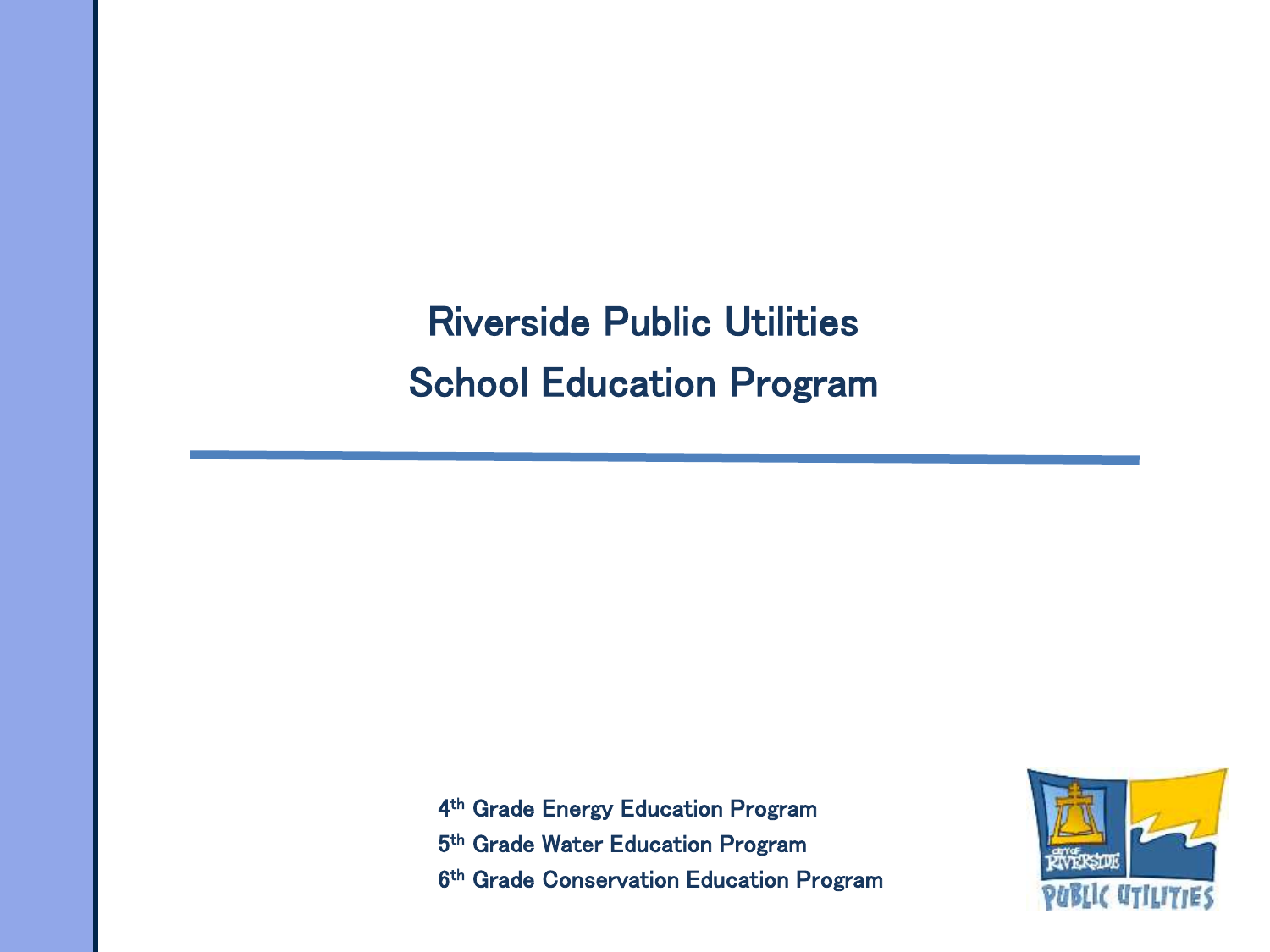

- **2001 school education program was developed, electricity science lessons began in 4th grade classrooms**
- **Fall 2007, program was expanded to 5th grade classrooms to include water education after the water reclamation charge was implemented**
- **2012 Updated and expanded the existing program**
- **STEM concepts were included, science loan kits and book donations added, streamlined lessons to allow service to wider audience**

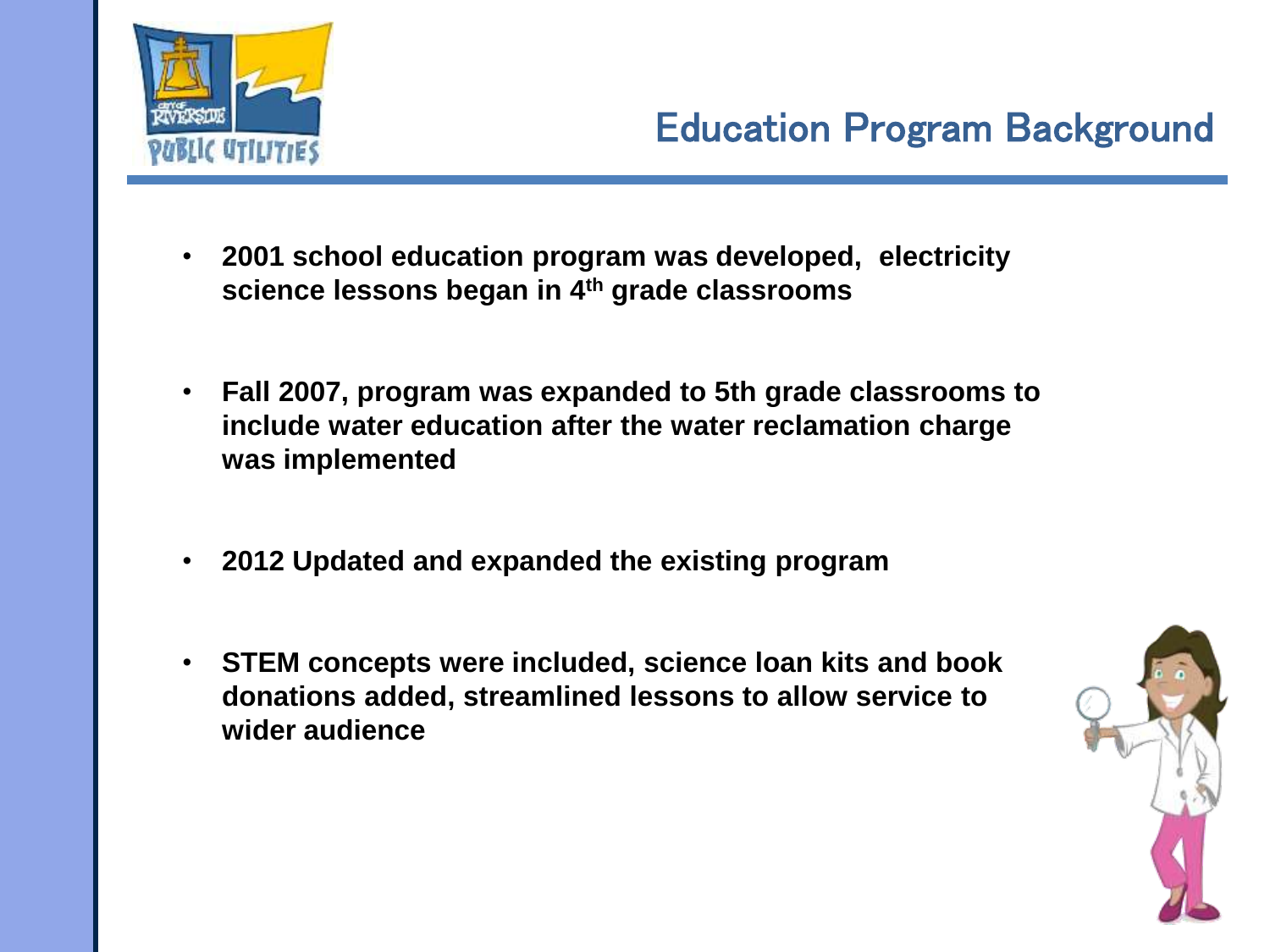

4<sup>th</sup> Grade Energy Classes

# **Thirty Minute Direct Instruction**

- **Electron flow, current electricity, parallel & series circuits**
- **Magnets, magnetic fields and electromagnetics**
- **Conservation**



# **Sixty Minute Hands on Lab**

- **Teacher selected labs**
- **All lab materials provided by RPU**
- **Circuit building, magnetic motors, electromagnets**

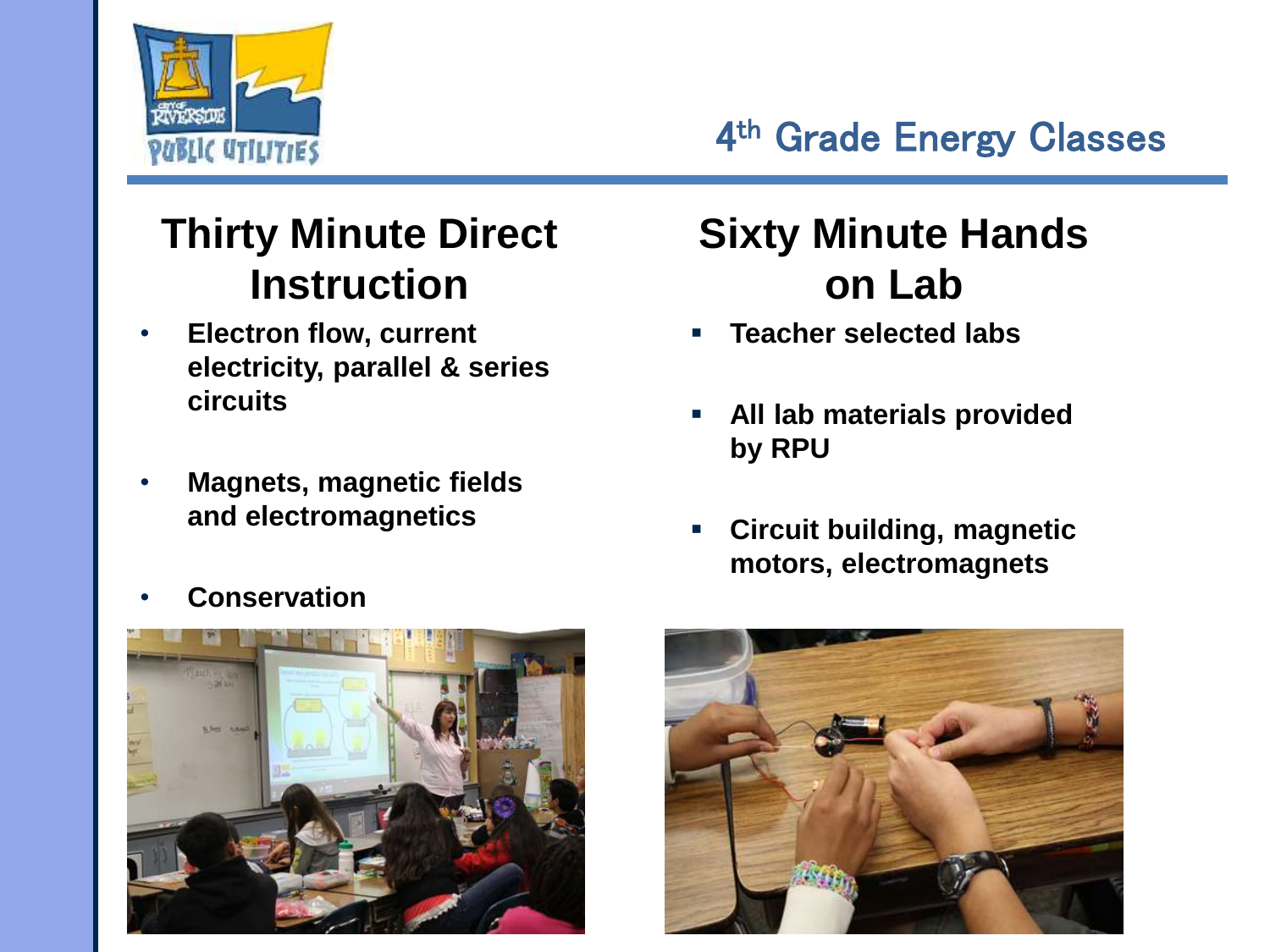

## Science Loan Kits

# **Extending the Lesson**

- **Includes student and teacher guides.**
- **Designed for small group, independent studies**
- **Snap-Circuit Electronics kit**
- **Attractions Advanced Magnetics Kit**
- **Optional worksheets can be downloaded for use with loan kits**





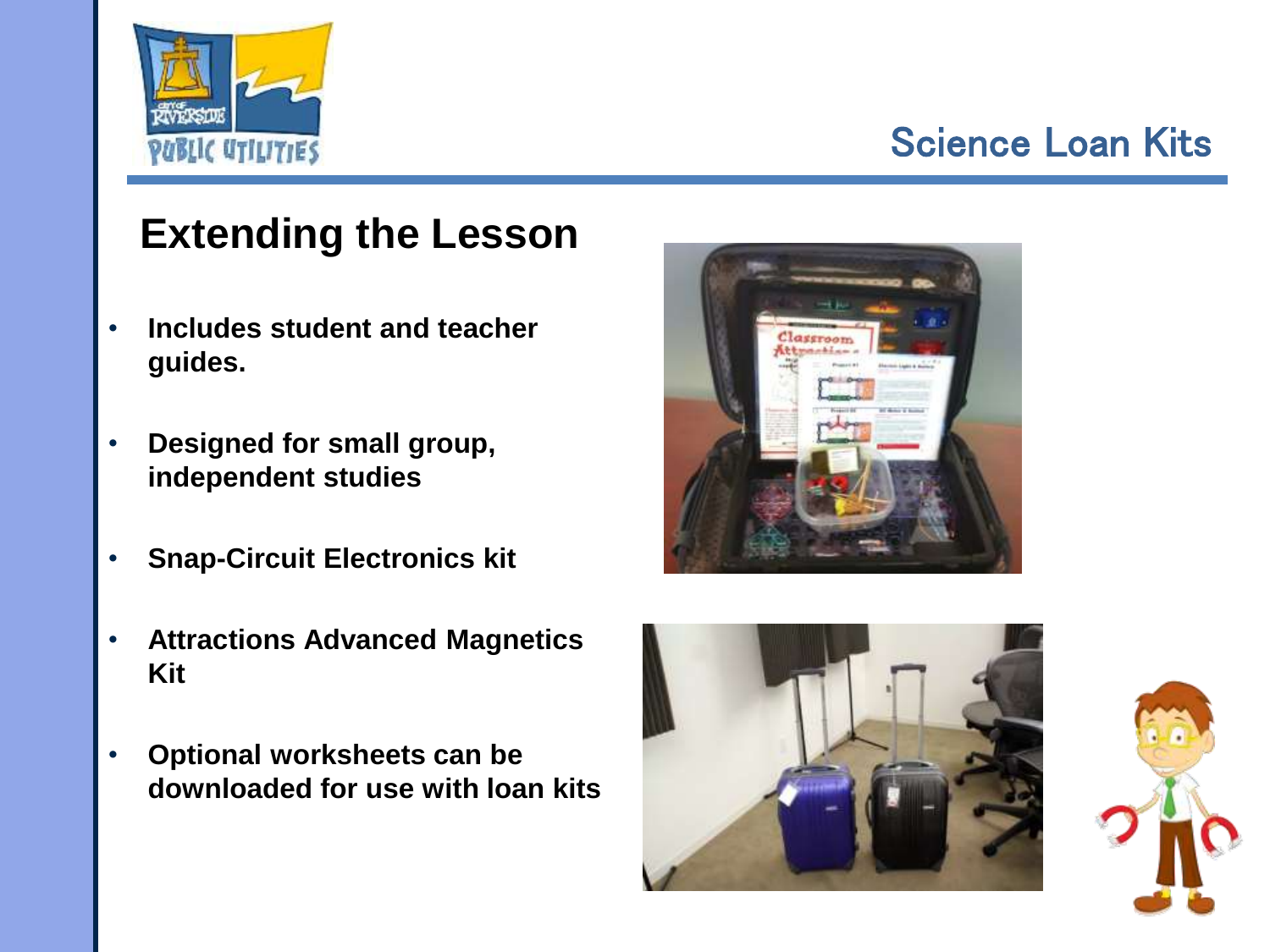

# Book Donation Program

- **High interest, science themed trade books**
- **More than 300 books donated to date**
- **Book plates affixed to all books**
- **A different title donated for each class visited**







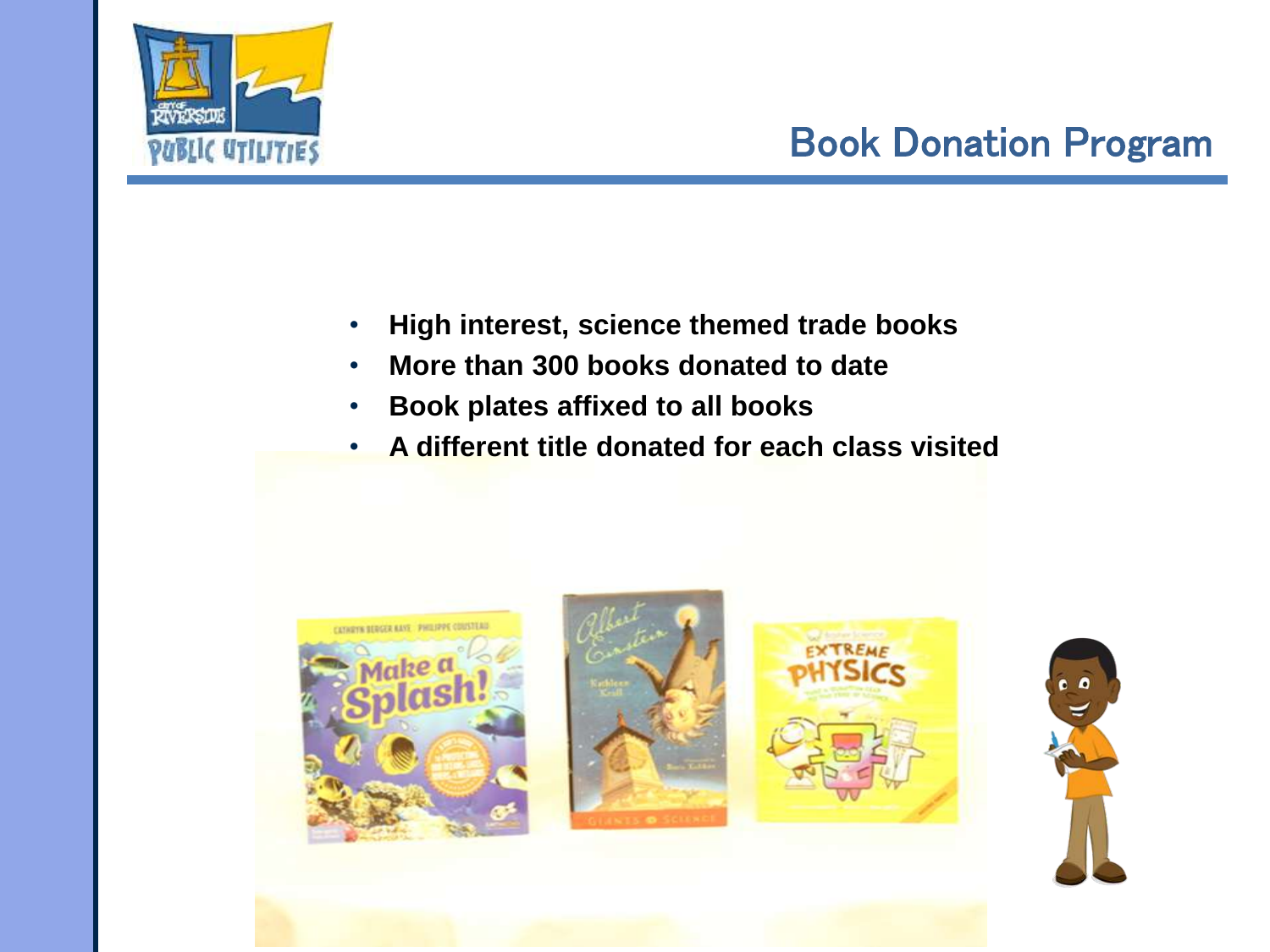

# **Thirty Minute Direct Instruction**

- **Chemistry of water**
- **Water Cycle**
- **Local water resources/source to tap**
- **Water Conservation**



# **Sixty Minute Hands on Lab**

- **Teachers choose lab activity**
- **Water Cycle in a Jar, Build a Model Aquifer, Build a Model Water Shed**
- **All Lab materials supplied by RPU**

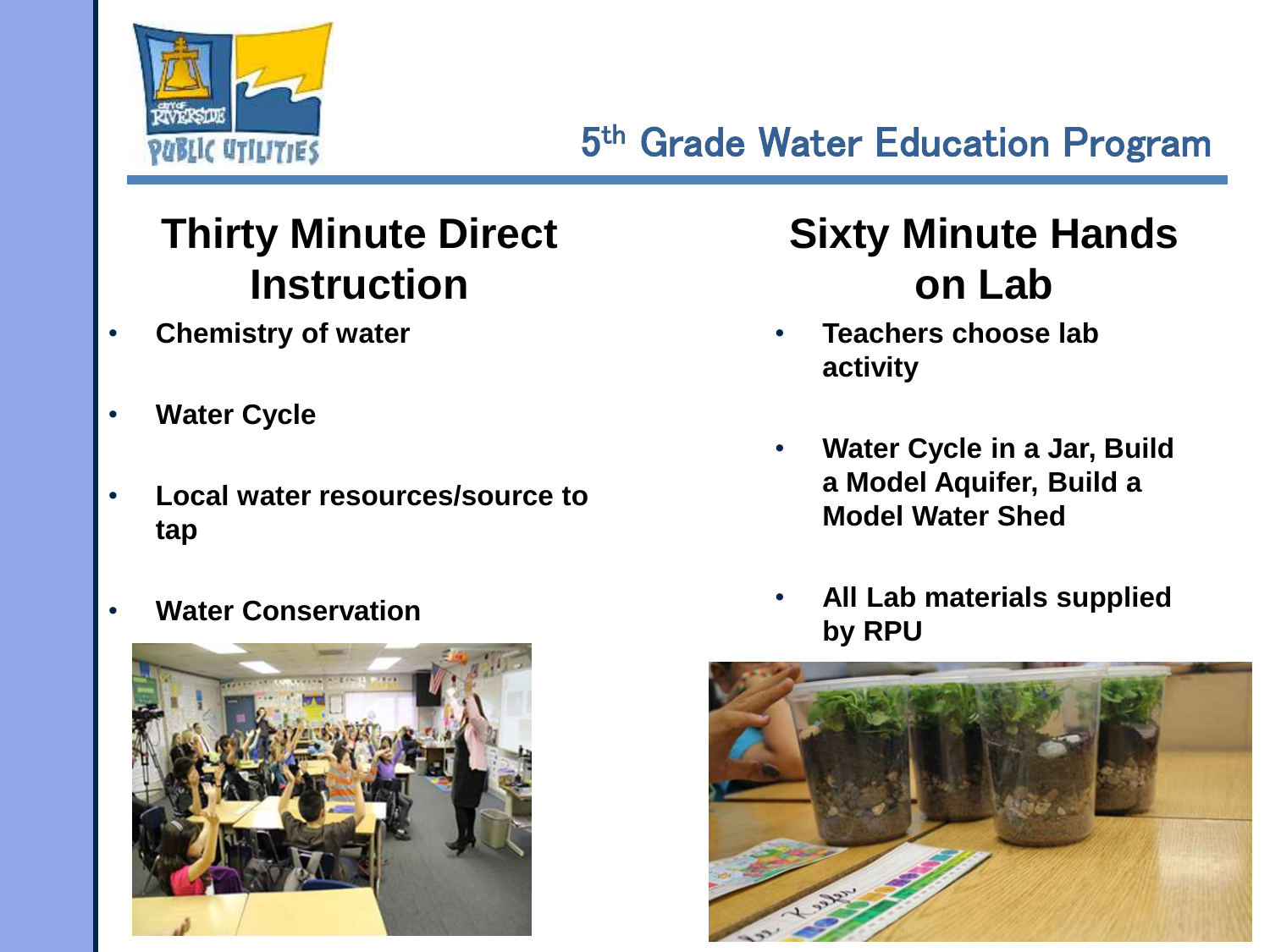

# Middle School Science Programming

- **Renewable Energy/Conservation**
- **Standards based**
- **Technology Driven**
- **Engineering concepts to support STEM Education and Next Generation Science Standards (NGSS)**



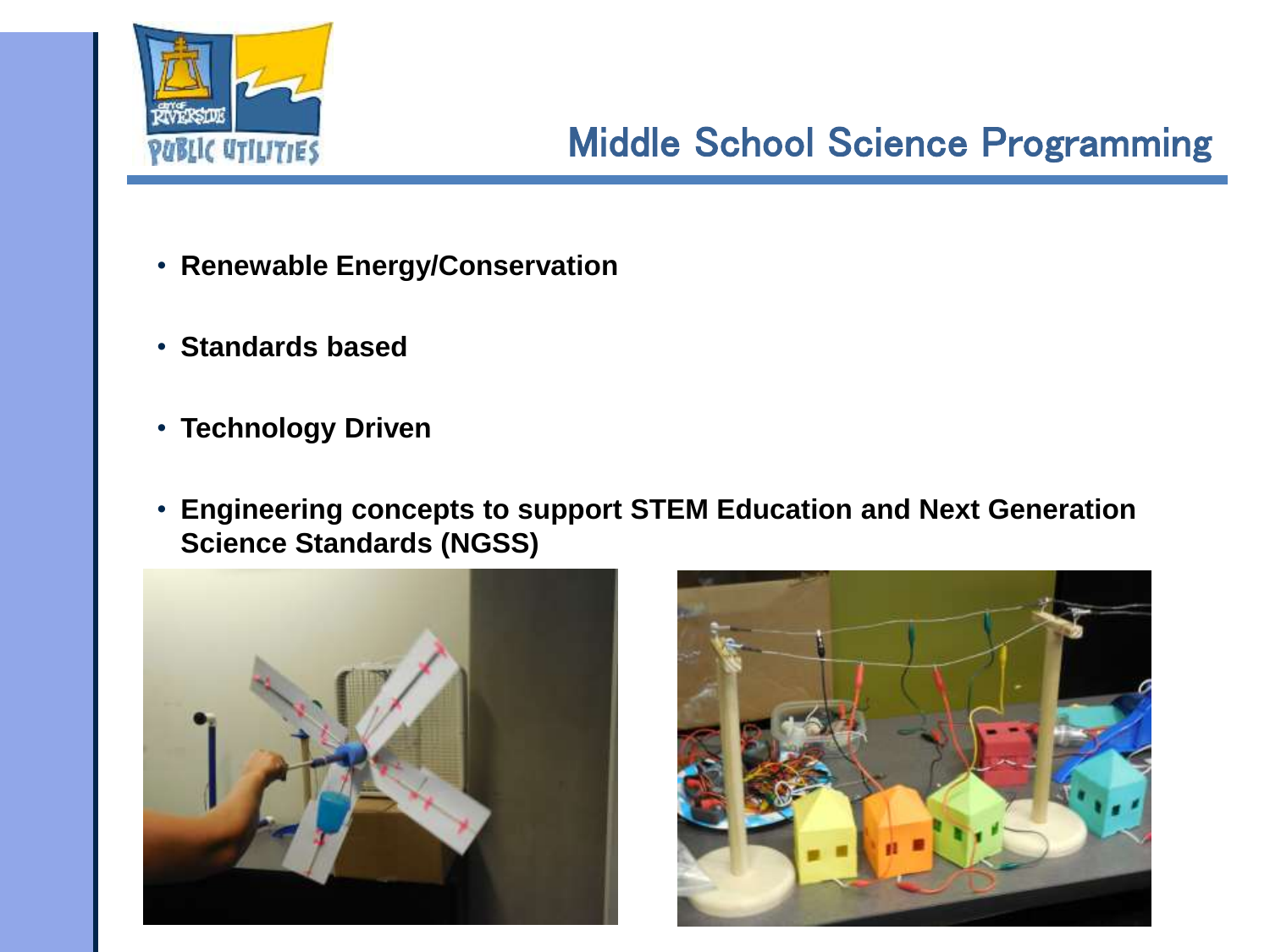

### Loan Kit Costs

| <b>Rolling Suit</b><br>Case             | 71.96      |
|-----------------------------------------|------------|
| <b>Snap Circuit 300</b><br>Kit          | 68.80      |
| <b>Advanced</b><br><b>Magnetics Kit</b> | 53.99      |
| Kill-A-Watt<br><b>Device</b>            | 24.99      |
| <b>Total Loan Kit</b><br>Cost           | 219.74     |
| <b>Twelve Loan</b><br><b>Kits</b>       | \$2,636.88 |

| <b>Rolling Suit</b><br>Case            | 71.96      |
|----------------------------------------|------------|
| <b>Global Water</b><br>Quality kit (6) | 83.70      |
| Storage<br><b>Containers (6)</b>       | 7.78       |
| <b>Earth Ball</b>                      | 13.95      |
| <b>Lemon Juice</b>                     | 3.35       |
| Salt                                   | 3.19       |
| Vinegar                                | 1.13       |
| Total Loan Kit<br>Cost                 | 185.10     |
| <b>Twelve Loan</b><br>Kits             | \$2,221.20 |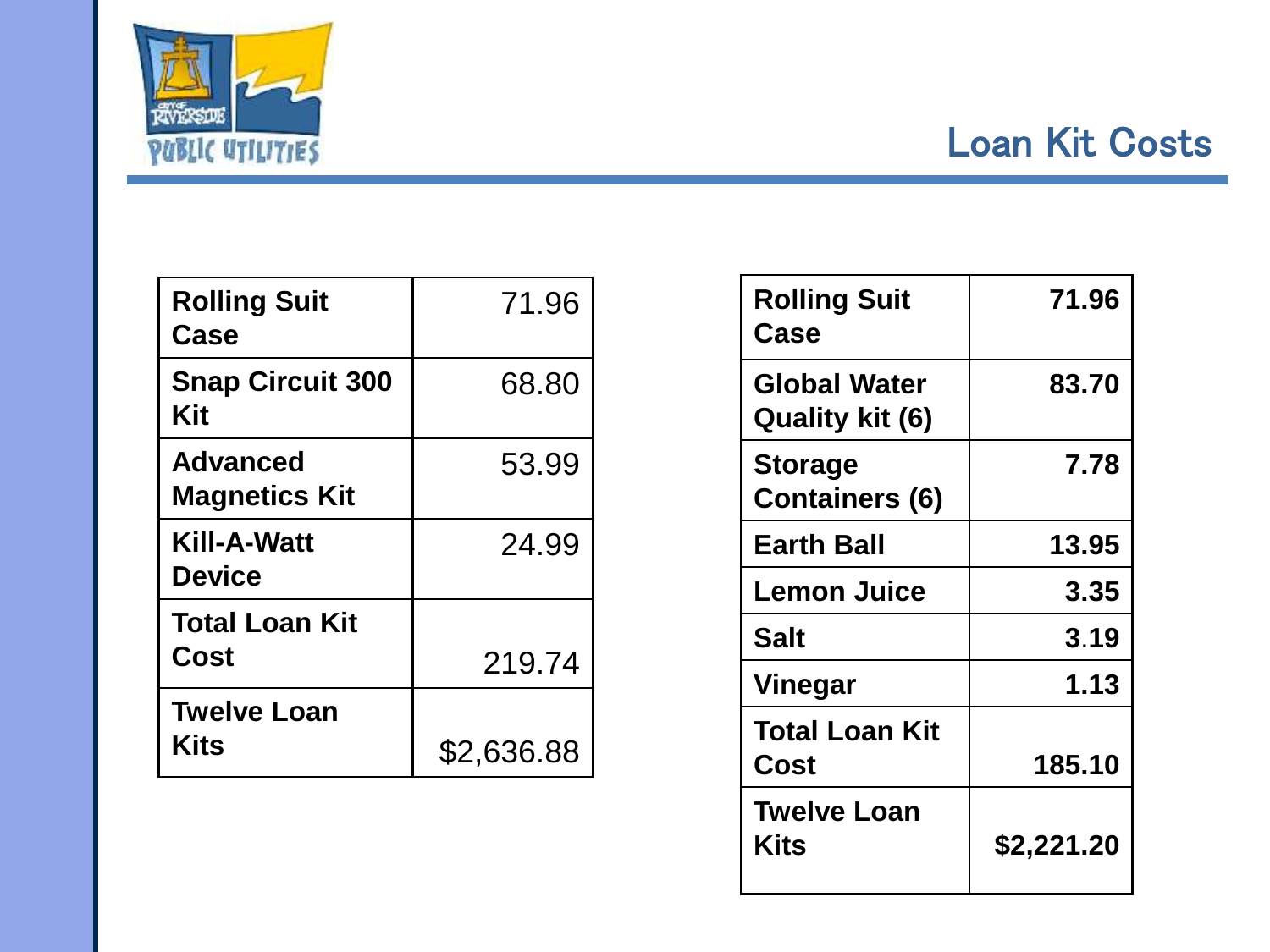

#### 2014-2015 Participant Numbers

- **There are 38 public elementary schools, in two districts, in the RPU service area.**
- **We have identified 16 private and charter schools in the RPU service area.**
- **This school year to date I've conducted 126 classes at 30 different schools for a total of over 4000 students.**
- **An additional 4000 students have participated in other community outreach/education programs**
	- **Middle/high school career fairs**
	- **District level science fairs**
	- **Read Across America**
	- **School science festivals**

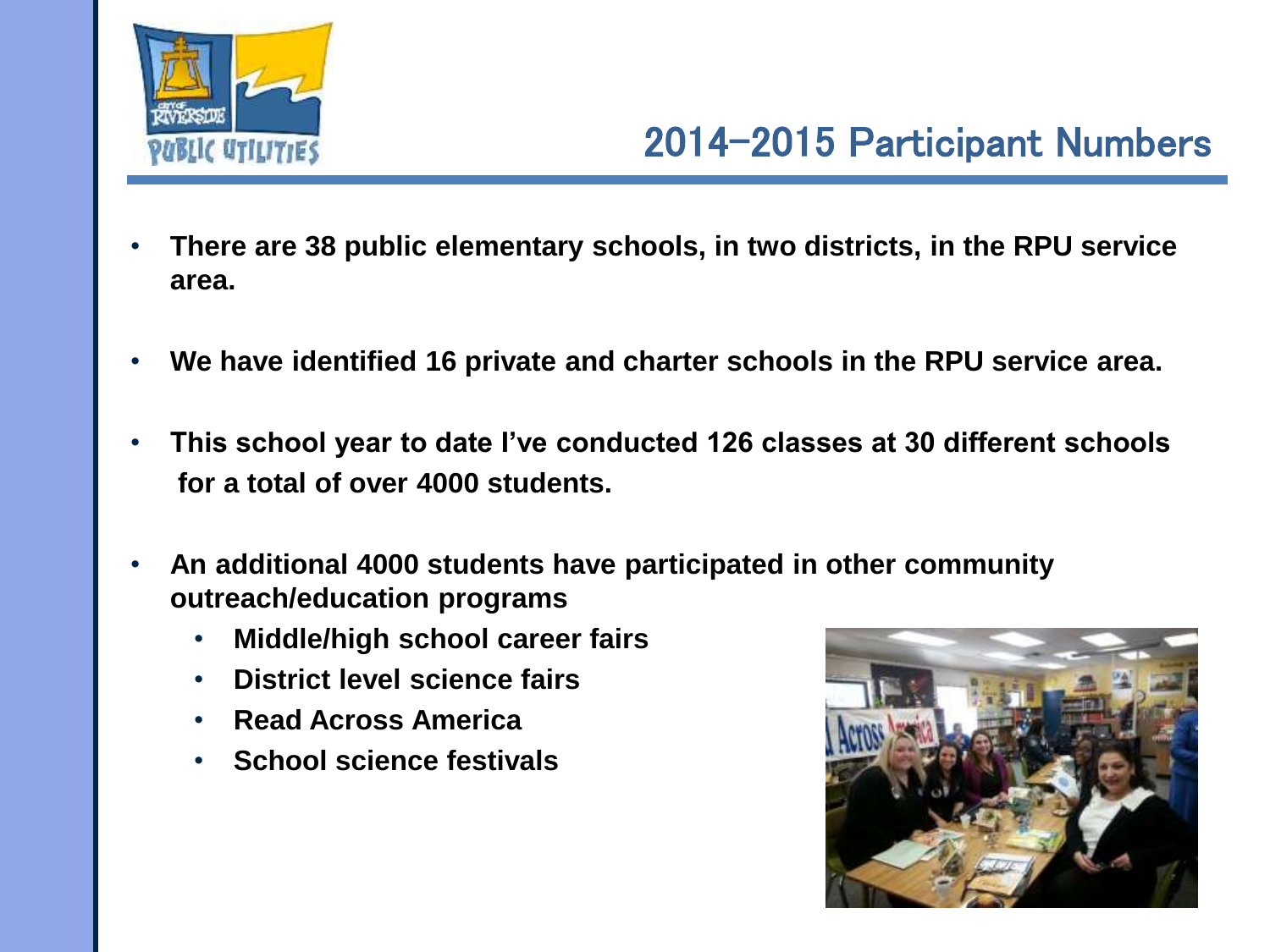

# Agency Collaborations

- **University of California Riverside**
- **Riverside Public Library**
- **Riverside Parks and Recreation Department**
- **Boy/Girl Scouts of America**
- **Riverside Neighborhood Partnership**
- **Western Municipal Water District**
- **Riverside Metropolitan Museum**



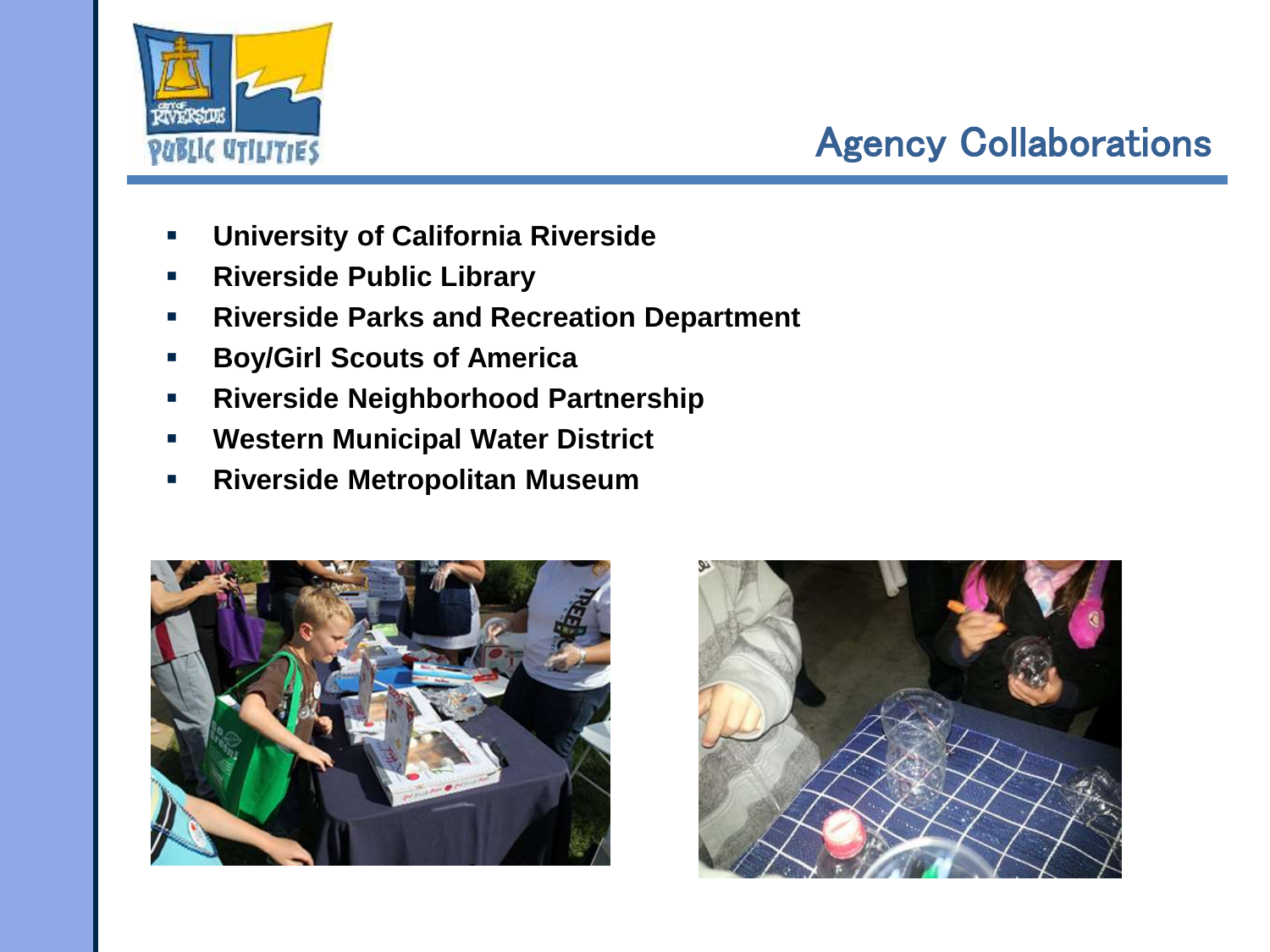

#### Benefits of an In-House Program

- **Branding, agency and specific program promotion, increased visibility in the community**
- **Flexibility with programming allowing to tailor to special requests**
- **Developing a more personal relationship with our community**
- **Teaching science vs edutainment, hands on vs assembly format**
- **Allows the utility to be an educational resource**